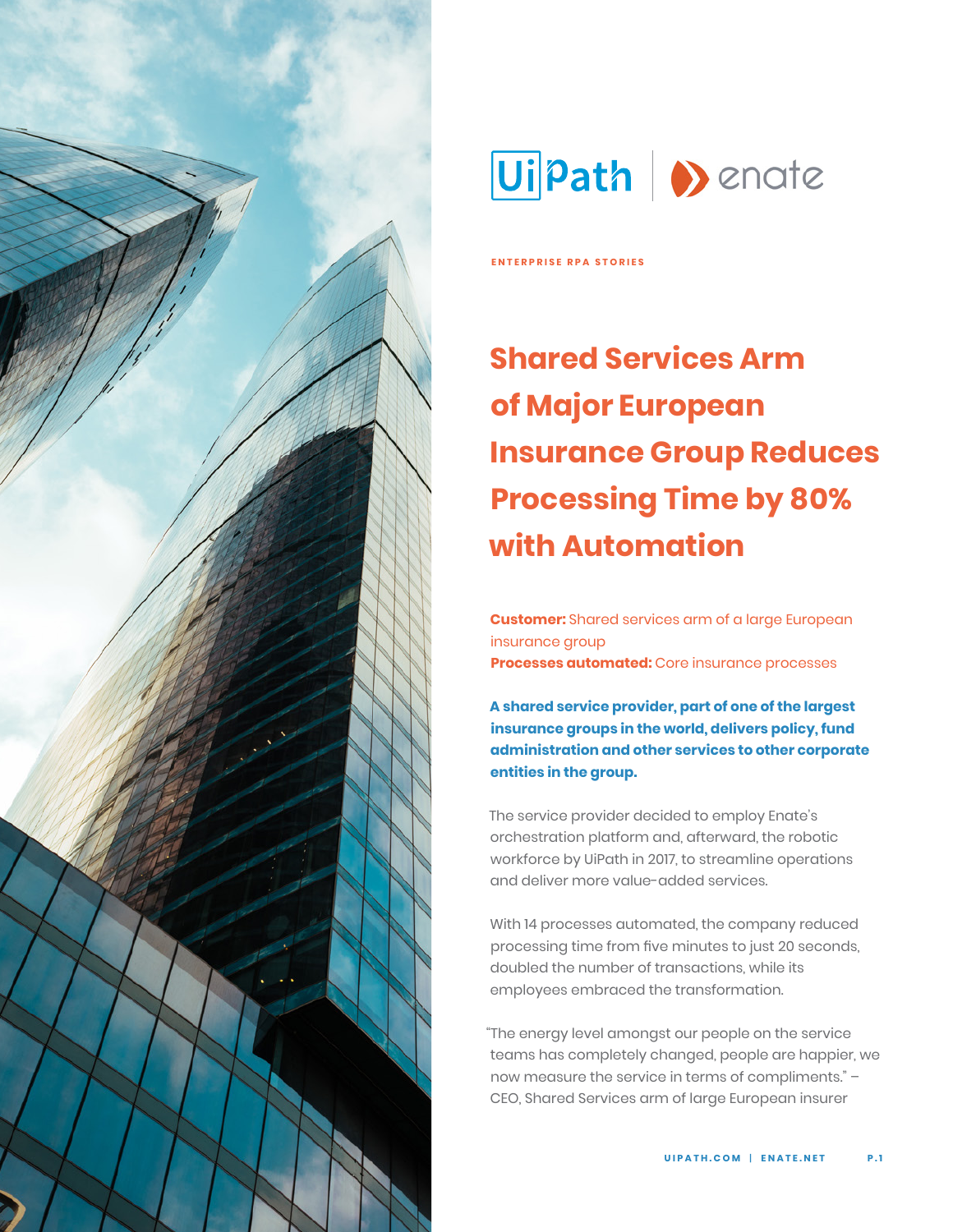

# **Key benefits**

### **BY THE NUMBERS**



in incoming Email resolution time



 in incoming phone call volumes, despite an increase in transaction volumes in the same time frame

### **Too many emails, too little time**

As with most financial services companies, email-based processes with little oversight put tremendous pressure on this shared service operation. The insurancecentric tasks involved Excel spreadsheets tracking and consistent communication to and from all the parties involved in handling processes, employees, brokers, and customers. Using input data from multiple sources: emails, phone conversations or scheduled activity from pre-existing applications and systems also made matters more complicated. The company needed greater control over the operating environment and also to determine capacity. With increasing overtime threatening to disrupt employees' work satisfaction and efficiency, the service provider had to tackle the challenges full on.

They understood that automation was the right solution but needed to find the 'sweet spot' of each workflow where a robot could take over.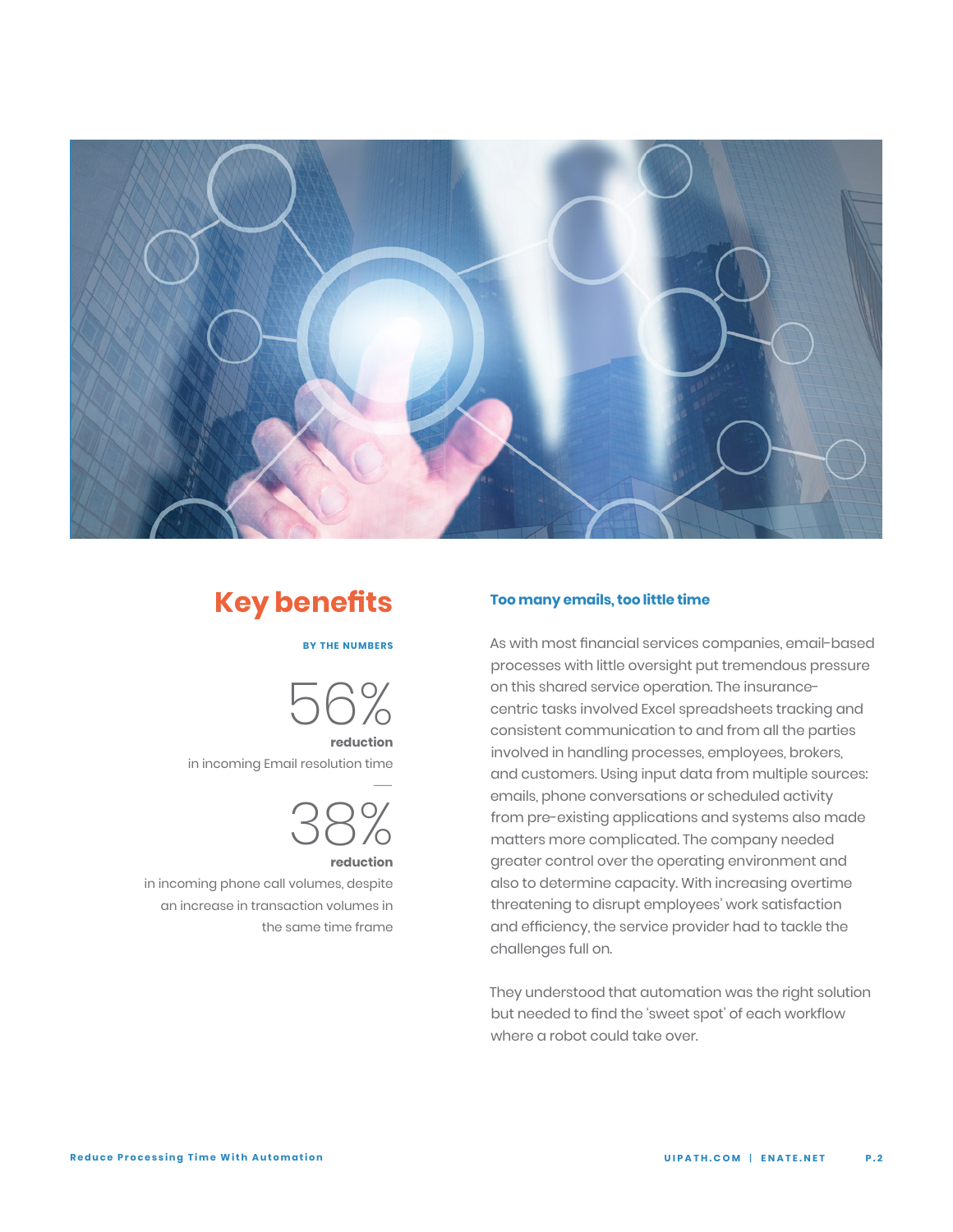The whole principle around this type of orchestration approach is that you get data coming out of Enate that gives you the direction and tells you: 'We're now measuring what people are doing'. be<br>dended<br>grof

Kit Cox — CEO of Enate

### **The right solutions at the right time**

Finding a tool that brought visibility and control over how operations were running was the first necessary step. To get an overview of all the processes that burdened its employees and the center's efficiency, the company selected the orchestration platform provided by Enate in May 2017. Next, it rolled out a Robotic Process Automation (RPA) implementation at the end of 2017.

In the words of Kit Cox, Enate's CEO: "The whole principle around this type of orchestration approach is that you get data coming out of Enate that gives you the direction and tells you: 'We're now measuring what people are doing.'"

Enate was also able to connect all the different communication legacy applications the organization used in day-to-day operations. First, it orchestrated the company's delivery and management of services by human employees, mapping processes, their rules and data streams to give insight on which steps had potential for automation.

The company realized that Robotic Process Automation was the next natural step. One key element was learning from the group's previous implementations, as well as performing a cost-benefit analysis before getting started. Picking the right process was important but automating it to deliver a clear value back to the business was crucial. The service provider's CEO adds: "What's the real purpose of actually implementing something? You've got to have facts and figures supporting it. So, if you don't walk into it with your eyes open, you're going to end up where a lot of companies have gone with RPA: they fall flat because they haven't actually done a proper cost benefit from the start."

Once Enate's orchestration platform took control of what, where, when, and why the company's resources worked the way they did UiPath Robots were brought in to identify how to take over the workload. The two solutions combined (backed by an existing technology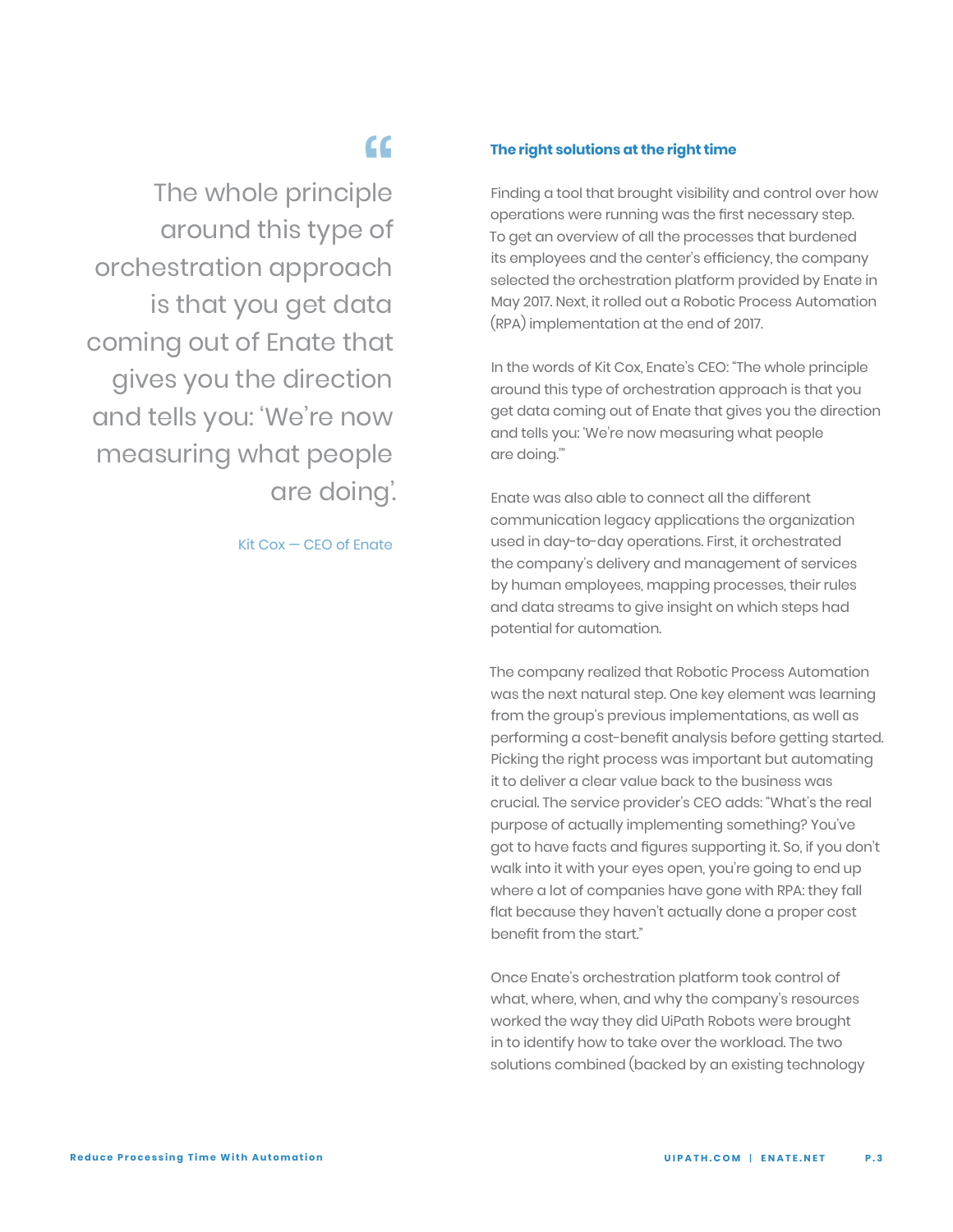Enate's got the information about what needs doing and when it needs doing, and the Robot, just like a person actually, has to say, 'I'm free. What shall I be doing?' Our two teams of geeks have worked nicely together to make that super simple. "<br>he<br>"

Kit Cox — CEO of Enate

We spend more human time with our customers than we would have previously in the past. So that's a really, really important thing to do if you're looking at bringing in robotics a<br>|<br>|<br>|<br>|<br>|<br>|<br>|

> CEO — Service Provider in large European insurer

partnership) handled the company's existing demand and available resources—both human and robotic—to deliver the best possible service level agreement (SLA) performance to customers.

The integration, in a nutshell, will allow existing Robots and environments in the UiPath Orchestrator to populate Enate's platform as part of a future deployment. An Enate activity library in UiPath Robots gives the Enate orchestration platform the ability to assign the free robot to a particular task. Kit Cox explains: "Enate's got the information about what needs doing and when it needs doing, and the Robot, just like a person actually, has to say, 'I'm free. What shall I be doing?' Our two teams of geeks have worked nicely together to make that super simple."

### **Getting started with automation**

The service provider performed an analysis on existing RPA providers, but UiPath stood out right from the start due to its close relationship with Enate, which made the integration smoother and more effective.

When selecting the best processes for automation, the company looked at the steps that were manual, repetitive, system-adjacent, which allowed two different applications to work together, and with read-only access. For now, the company has only looked at processes that were less risk-averse, but with a good potential to deliver benefits to both the business and customers.

Educating employees on what RPA implied was crucial to secure their support. Robots were not being employed to take their jobs but to help them perform more valueadded tasks. Instead of humans doing reconciliations, post-implementation, they would have more time to spend talking to brokers. The company's CEO adds: "We spend more human time with our customers than we would have previously in the past. So that's a really, really important thing to do if you're looking at bringing in robotics." To make RPA more approachable, the first UiPath Robot was given a name, Sparky, and whenever a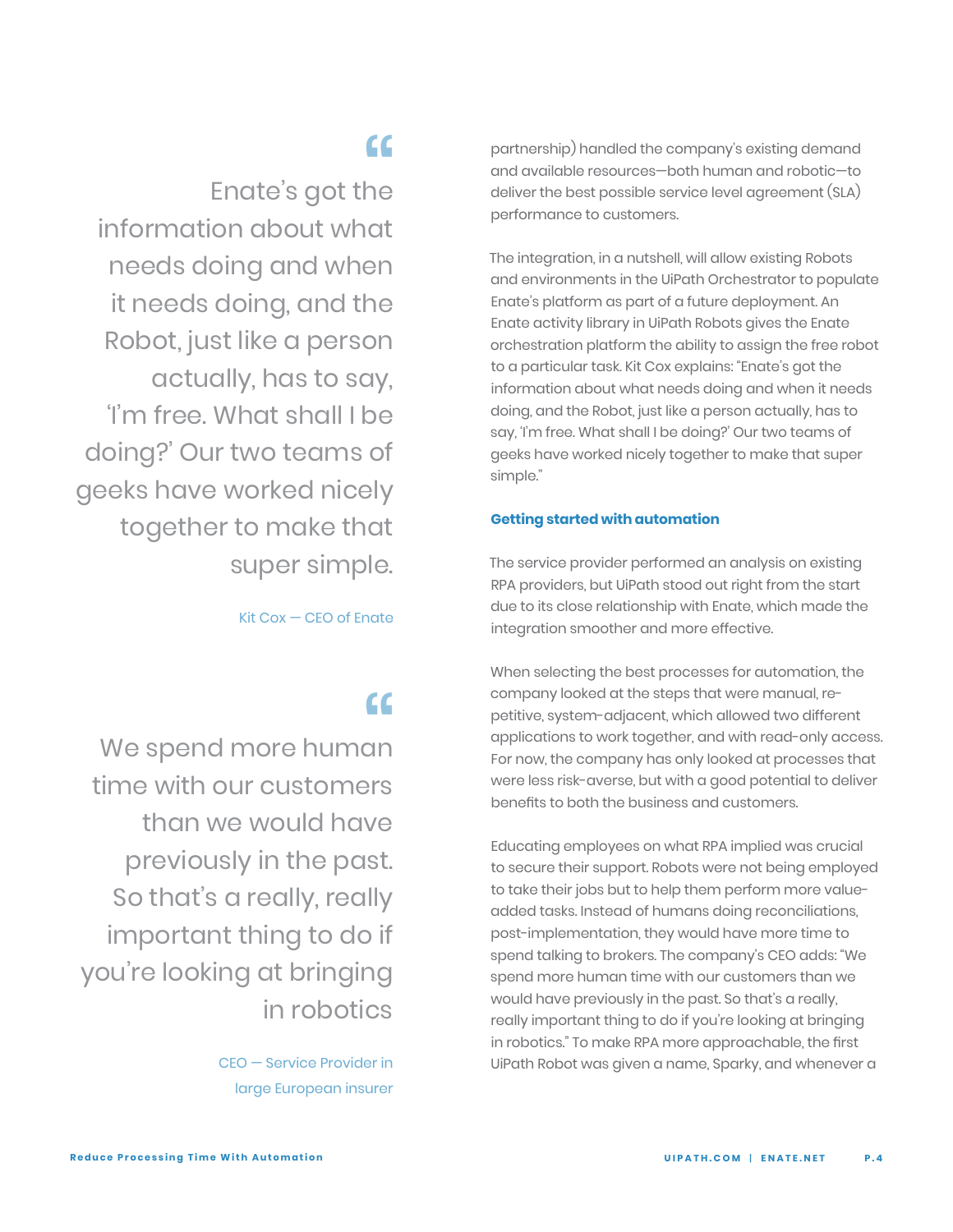### **BY THE NUMBERS**

80% **reduction** 

in internal processing time —



in end-to-end cycle times



in SLA for Front Line Phone calls – from 73% to 96% year-on-year



in overtime despite unprecedented 2018 weather events

**Key benefits** new process was automated, the implementation team filmed a demo documenting it and showed it to all the employees. The RPA developers went through partnerled training sessions, and then were enrolled in the UiPath Academy.

> Besides reconciliations and surrenders, the company investigated other processes that involved data transfer using Tableau Reporting, as well as its in-house management information system and other groupspecific underlying applications.

Next, they created a small RPA Center of Excellence (CoE) comprised of a team of individuals to focus on both system improvements and automations. The team analyzed the benefits realization of all the processes automated each month. "I get a report every month showing me each of the processes we now have in robotics, and what that's delivering for me all the time. It's not just a one-off hit; it's cumulative the whole time. So, it's worth tracking that the whole time," said the company's CEO.

The implementation time for each process has also been streamlined, from approximately one month to less than two days if the code only has to be modified for a new particular task. Kit Cox adds: "That kind of timescale, yes, it has to do with complexity, but it also has to do with how focused you can be and how easy it is to slice out the process that you want to be able to have the robot to do."

It was also crucial to have separate teams handling the Enate orchestration platform and the UiPath Robots. However, the change management function within the company allows interaction between them, business, and IT. Currently, the company has 14 automations. The teams have a list of 20 to 40 processes but go through each one at a time to make sure that there is enough capacity in business and operations to meet the demand.